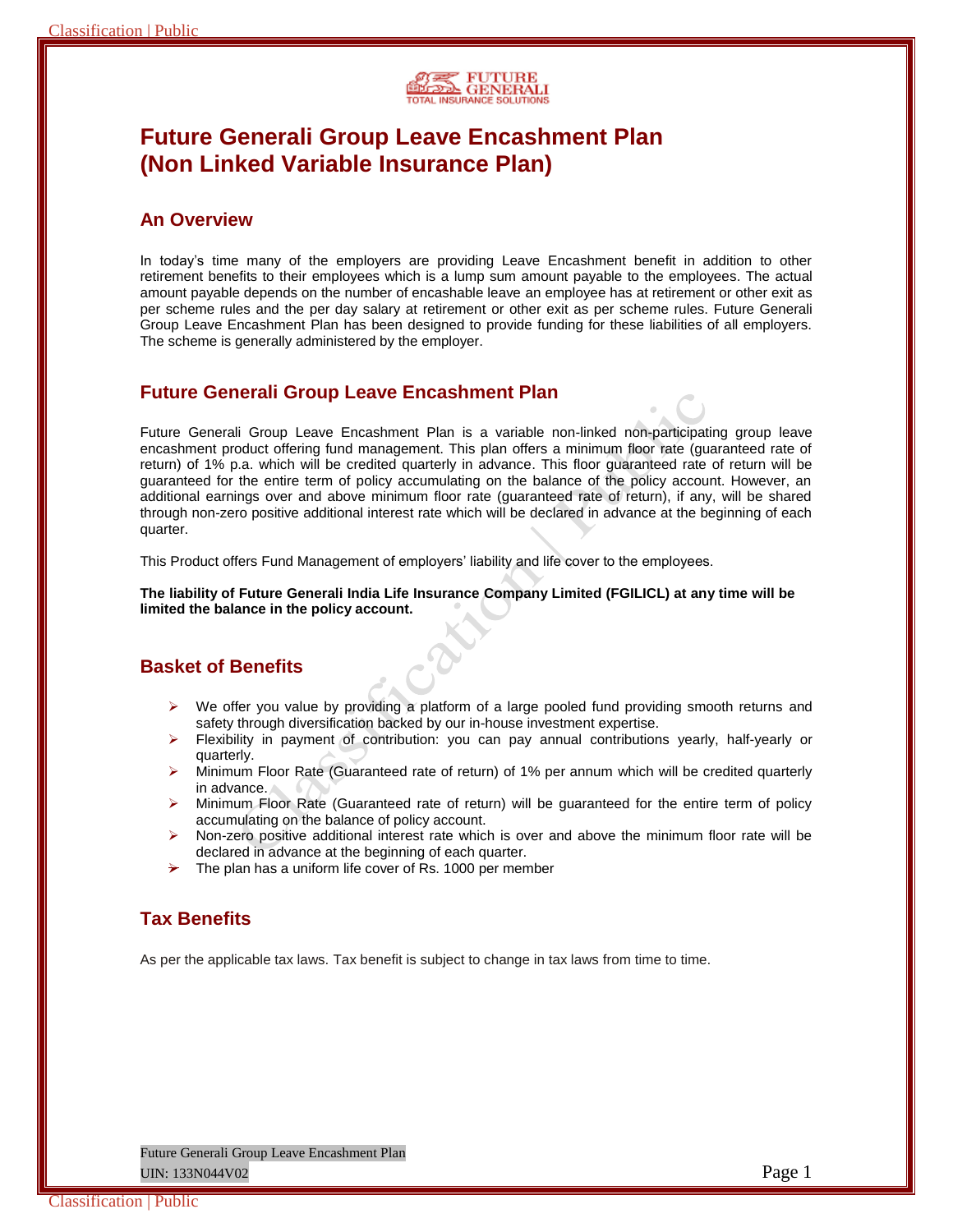

# **Eligibility Criteria**

- o Minimum Group Size: All groups with a minimum size of 10 members.
- o Entry Age :
	- o Minimum : 18 years (as on last birthday)
	- o Maximum : 69 years (as on last birthday)
- o Maximum Maturity Age : 70 years (as on last birthday)
- o Policy Term: It is a yearly renewable plan
- o Sum Assured:
	- o Minimum : Rs. 1,000 per member
	- o Maximum : Rs. 1,000 per member
- o Minimum contribution at inception: Rs. 500,000/-. On scheme level.

### **Contributions**

The contributions made towards the Leave Encashment Liability will depend on the 'actuarial valuation'. Actuarial valuation will be carried out at the time of inception and at regular periodic intervals to asses the leave encashment liability and recommend the required rate of contribution. Master policy holder is expected to pay the annual contribution over the policy year.

For a newly set up fund, the Past Service Liability (initial contribution) can be paid at the outset or in installments over the period up to 5 years.

### **Minimum Floor Rate (Guaranteed Rate of Return)**

Enjoy the minimum floor rate (guaranteed rate of return) of 1%p.a.which will be credited quarterly in advance. This minimum floor rate of return will be guaranteed for the entire term of the policy accumulating on the balance of the policy account.

### **Non-Zero Positive Additional Interest Rate**

Non-zero positive additional interest rate which is over and above the minimum floor rate will be declared in advance at the beginning of each quarter. The interest rate will be declared on 31<sup>st</sup> March, 30<sup>th</sup> June, 30<sup>th</sup> September and 31<sup>st</sup> December for the following quarters falling between 1<sup>st</sup> April to 30<sup>th</sup> June, 1<sup>st</sup> July to 30<sup>th</sup> September, 1<sup>st</sup> October to 31<sup>st</sup> December and 1<sup>st</sup> January to 31<sup>st</sup> March respectively.

# **Non Zero positive Residual Additions**

Non zero positive residual additions, if any, shall be credited (after crediting minimum floor rate & non zero positive additional interest rate) to the policy account at the end of the each year starting from policy year 5 in order to comply with maximum reduction in yield criteria as per IRDA guidelines.

### **Charges applicable under the policy**

#### o **Mortality Charge**

These are annual charges. Mortality charges will be deducted at the start of every month from the policy account. Monthly charge would be 1/12th of annual charge.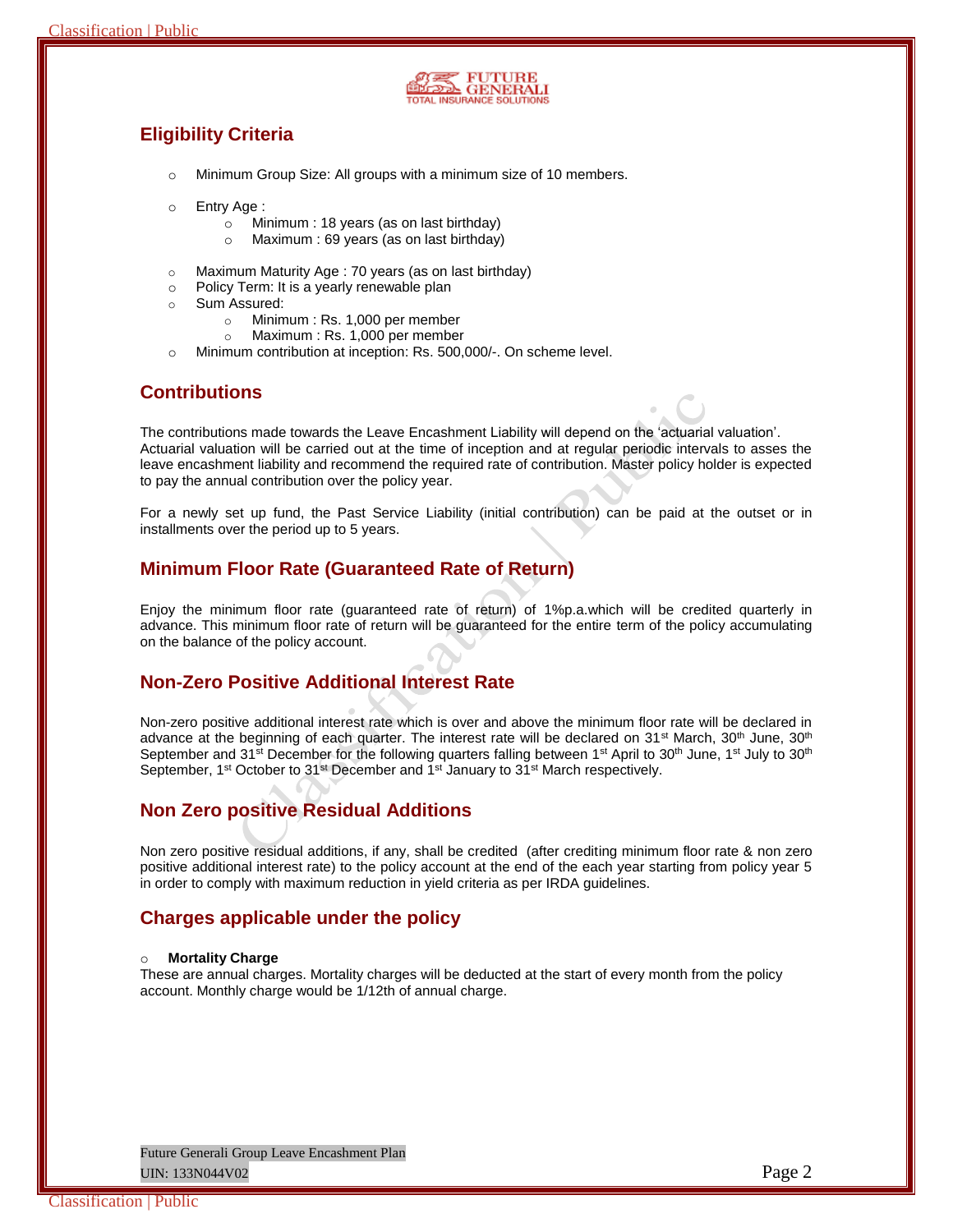

Below mentioned are the sample mortality charges for various age groups for Rs.1000 sum assured for Life Cover

| Age as on last<br>birthday (years) | 25   | 35   | 45   | 55   |
|------------------------------------|------|------|------|------|
| <b>Mortality Charge</b><br>Rs.)    | 1.00 | 1.32 | 2.99 | 8.02 |

These charges will be subject to applicable service tax, if any.

#### o **Surrender Charge (Penalty)**

Master Policy Holder can surrender the policy any time by giving written request to FGILICL. The surrender penalty will be equal to 0.05% of the total policy account value subject to maximum of Rs. 500,000 /- if the policy is surrendered within the third renewal of the policy. Hence the surrender value will be equal to the policy account value less the surrender penalty, if any.

If the policy is surrendered after the third renewal, then there will be no surrender penalty. This charge will be subject to applicable service tax, if any.

Once the policy is surrendered and the surrender value is paid, the Company shall cease to be liable for any benefit payable under the policy and the policy cannot be reinstated.

Except for exits as mentioned in the scheme rules, no other withdrawals shall be permitted.

#### o **Market Value Adjustment**

Market Value Adjustment (MVA) will be imposed in case of bulk exits and complete surrender of the policy. If the amount to be paid on total exits in any event exceeds 25% of the total fund of the scheme at the beginning of the year, such transactions shall be treated as bulk exits, where exits shall be as per scheme rules. Exit shall mean exit of the member from the group. The MVA factor is given by the formula.

#### MVA = 1 – (Market Value/Policy Account Value)

MVA will not be applicable for amounts below the amount which represents the bulk exits and shall be applied only to the amount which is over and above the amount representing bulk exits.

# **Policy Account Value**

The policy account value depicts the accrual to the policyholder account. The minimum floor (guaranteed) rate, non zero positive additional interest rate and non zero positive residual additions (if any) shall be applicable to the balance of the policy account.

The Company shall maintain a Policy Account of the policy to which will be credited:

- All the contributions net of allocation charges, if any, received from the employer / trustees on the date when such contributions were received by the Company;
- Amounts transferred in from a former leave encashment scheme with effect from the date such amounts were received by the Company; and
- Minimum floor rate, non zero positive additional interest rate & non zero positive residual additions, if any, as stated above.

Further, the policy account will be debited with:

- All benefits as defined in the scheme rules paid in respect of members as on the date when paid by the Company;
- taxes, duties or surcharges of whatever description levied by any statutory authority;
- interest or late fee, if any, payable on the benefits
- surrender penalty & MVA if any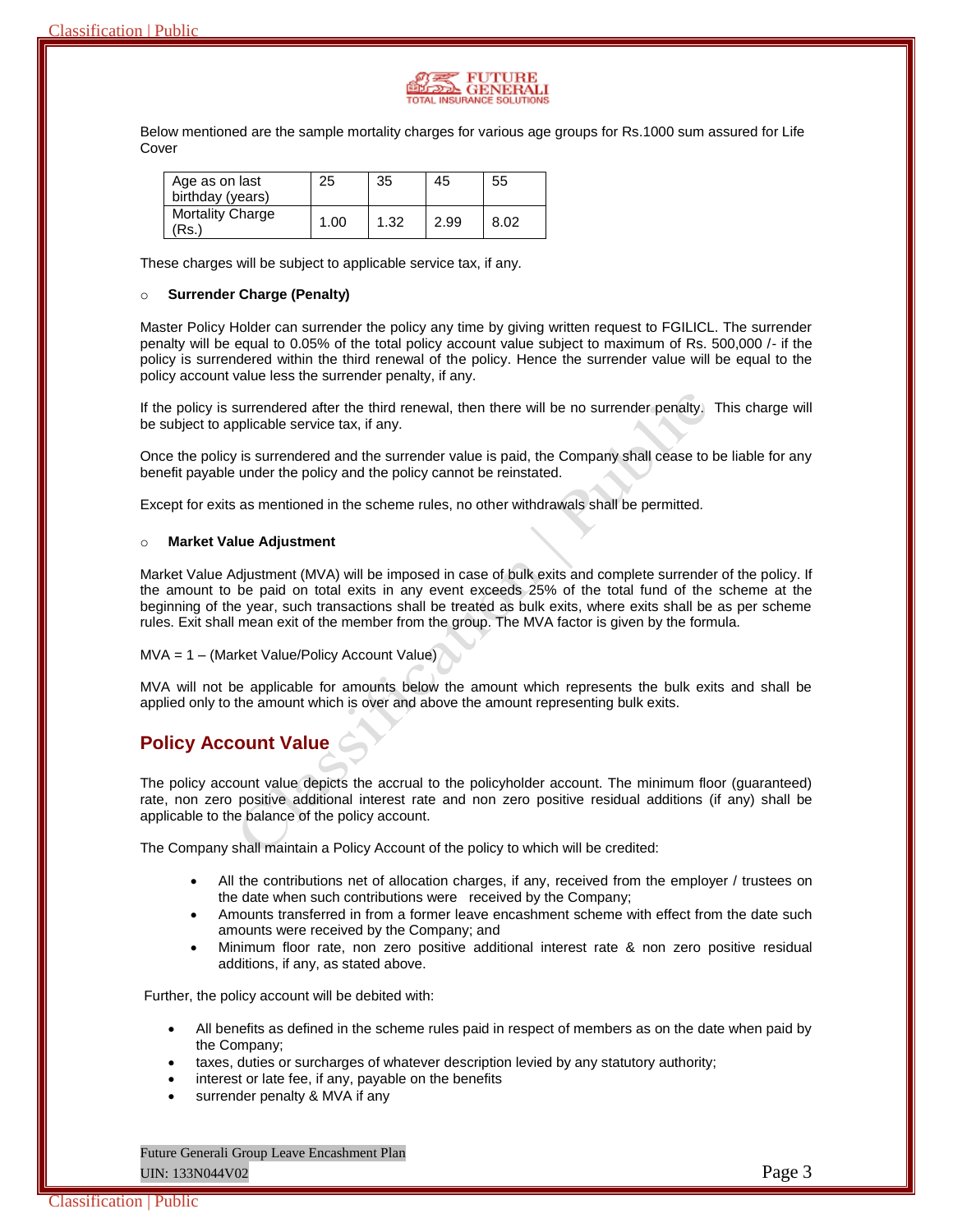

Mortality charges for life cover

### **Termination**

The Policyholder should maintain a minimum balance of Rs 1 lakh in the policy account.

The company will send a notice to the Policyholder if the policy account value falls below Rs 1 lakh. The Policyholder can get a valuation done as per Accounting Standard 15 (Revised) to see if the scheme is underfunded or not.

If the scheme is not underfunded, the policy will continue as it is.

If the scheme is underfunded, then the company will give the Policyholder 30 day's period to pay additional contributions to address the underfunding of the scheme. If additional contributions are not received within the stated period, then the company will terminate the policy and refund the entire amount available in the policy account to the Policyholder. Thereafter the Company shall cease to be liable for any benefit payable under the policy. Once policy is terminated, it cannot be reinstated.

### **Variability of Charges**

o The surrender charge (penalty) and mortality charge is guaranteed

Any change in amount or rate of charges as stated above will be subject to IRDA approval.

### **Nomination**

Nomination will be allowed as per section 39 of the Insurance Act, 1938 for receipt of leave encashment benefits in the event of the death of the member. Any nomination or change of nomination of the beneficiaries will be maintained by the Employer or Policyholder. In the event of death of the member, the Company will pay the leave encashment benefits to the Employer or Policyholder. In case the leave encashment benefits are to be paid directly to the member's beneficiary, the Employer or Policyholder should advise the Company in writing of this request alongwith the beneficiary details.

# **Grace Period**

Not available under this plan

# **Revival**

Not available under this plan

### **Loan**

Loans are not available for this plan

# **Free Look Period**

In case the Policyholder disagree with any of the terms and conditions of the policy, then the policy can be returned to the Company within 15 days of its receipt for cancellation, stating the objections. Future Generali will refund the policy account value after the deduction of the policy stamp charges and the cost of insurance for the period on cover up to the date of cancellation.